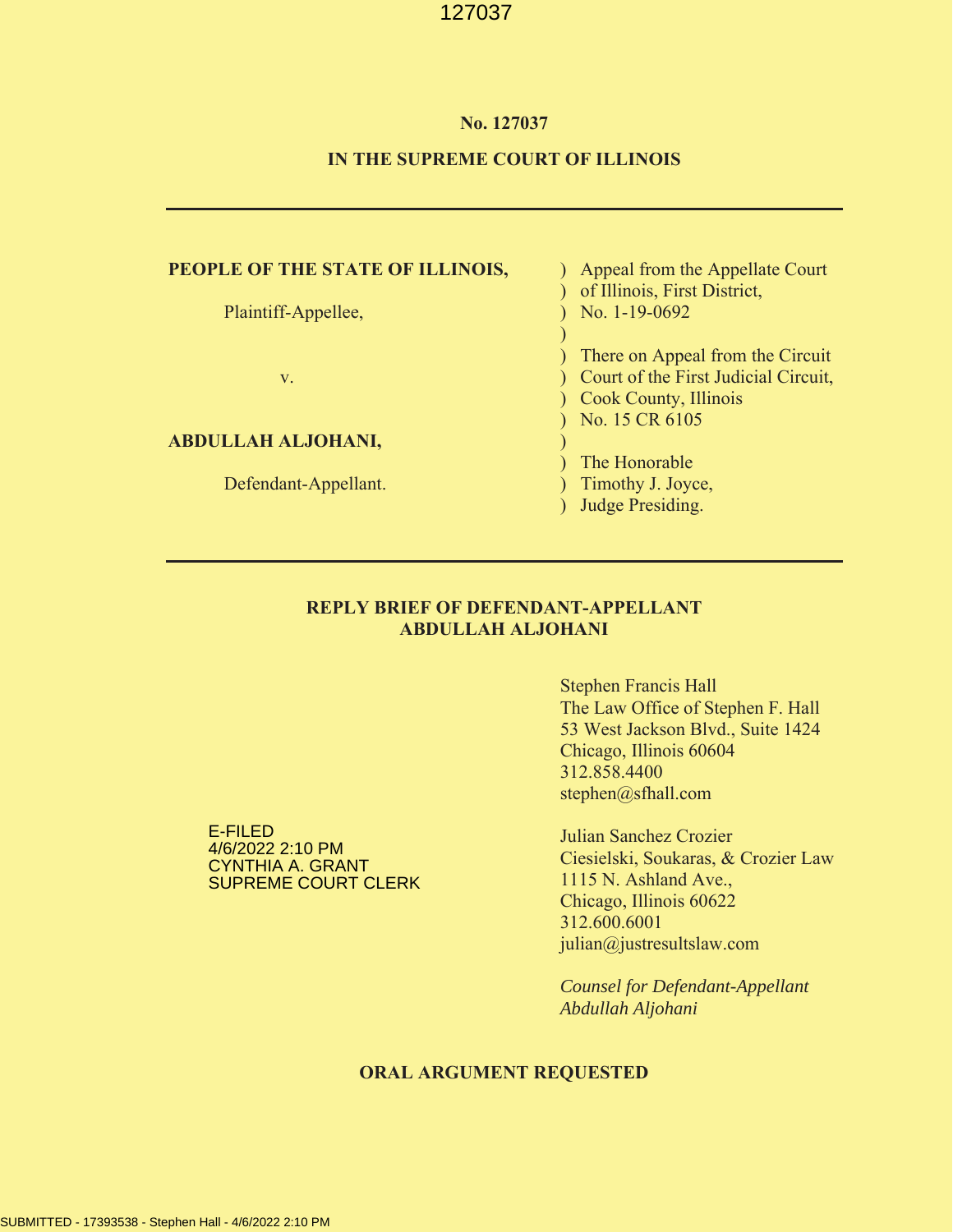# **TABLE OF CONTENTS AND POINTS AND AUTHORITIES**

|                                      | Page                                                                                      |  |
|--------------------------------------|-------------------------------------------------------------------------------------------|--|
|                                      |                                                                                           |  |
| I.                                   | <b>Attempt to Justify a Warrantless Entry</b>                                             |  |
| П.                                   |                                                                                           |  |
|                                      |                                                                                           |  |
|                                      | a.<br>because there was no reasonable belief that someone was in need of<br>immediate aid |  |
|                                      |                                                                                           |  |
|                                      |                                                                                           |  |
|                                      |                                                                                           |  |
|                                      |                                                                                           |  |
|                                      |                                                                                           |  |
|                                      |                                                                                           |  |
| warrantless entry was not reasonable |                                                                                           |  |
|                                      |                                                                                           |  |
|                                      |                                                                                           |  |
|                                      |                                                                                           |  |
| Ш.                                   |                                                                                           |  |
|                                      |                                                                                           |  |
|                                      |                                                                                           |  |
|                                      |                                                                                           |  |
|                                      |                                                                                           |  |

i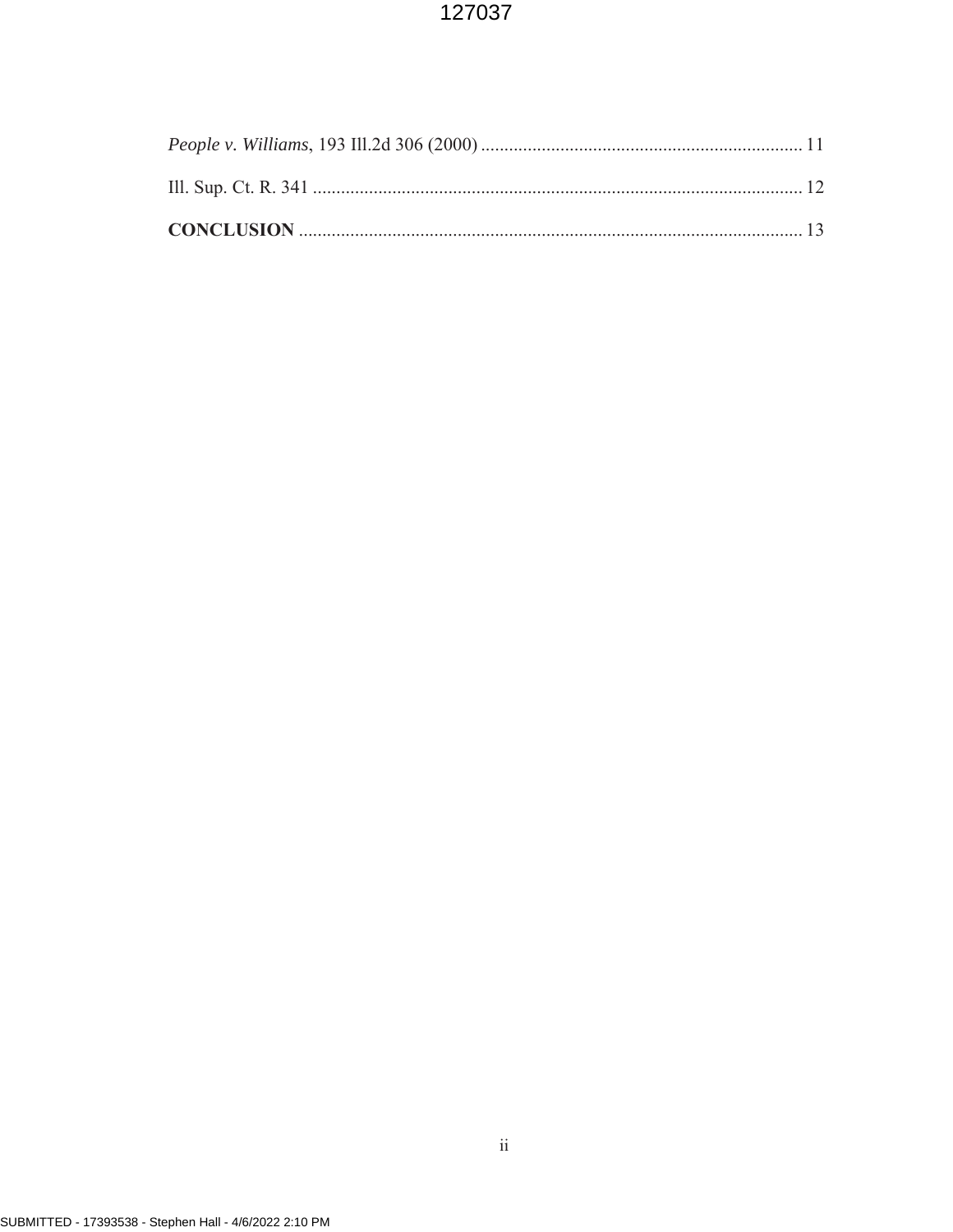#### **ARGUMENT IN REPLY**

# **I. The State Mischaracterizes an Important Fact in an Attempt to Justify a Warrantless Entry**

In its attempt to demonstrate the reasonableness of the officers' warrantless entry into Mr. Aljohani's<sup>1</sup> home, the State overstates an important fact. Specifically, the State mischaracterizes the fact that Mr. Aljohani refused to allow the officers to see or talk to his roommate, Talal, when the officers and Mr. Aljohani initially interacted. *See* St. Br. 9 ("Officers responded to a call in the middle of the night from a neighbor who had heard an altercation and panicked words, were greeted by defendant who would not let the officers see his roommate …."); St. Br. 13-14 ("… and were greeted by defendant, who would not let the officers see the other resident of the apartment ...."); St. Br. 23 ("... defendant refused to allow the officers to talk to Talal …."); St. Br. 25 (" … and entered the apartment only after defendant refused to allow them to speak with Talal ….").

The State's mischaracterization that Mr. Aljohani refused to allow the officers to see or talk to Talal appears nowhere in the record, the appellate court decisions (original or modified), or even in the State's own recitation of facts. The idea of refusal is taken from the testimony of Officer Lugo during the suppression hearing:

- Q Okay. You asked Mr. Aljohani some questions, did you not?
- A Yes.
- Q And did you include those in your report?
- A I believe so, it's just he said everything was okay.
- Q That's what Mr. Aljohani indicated to you, is that correct?

 $\overline{a}$ 

<sup>1</sup> For clarity throughout this brief, Abdullah Aljohani will be referred to as "Mr. Aljohani" and Talal Aljohani will be referred to by his first name.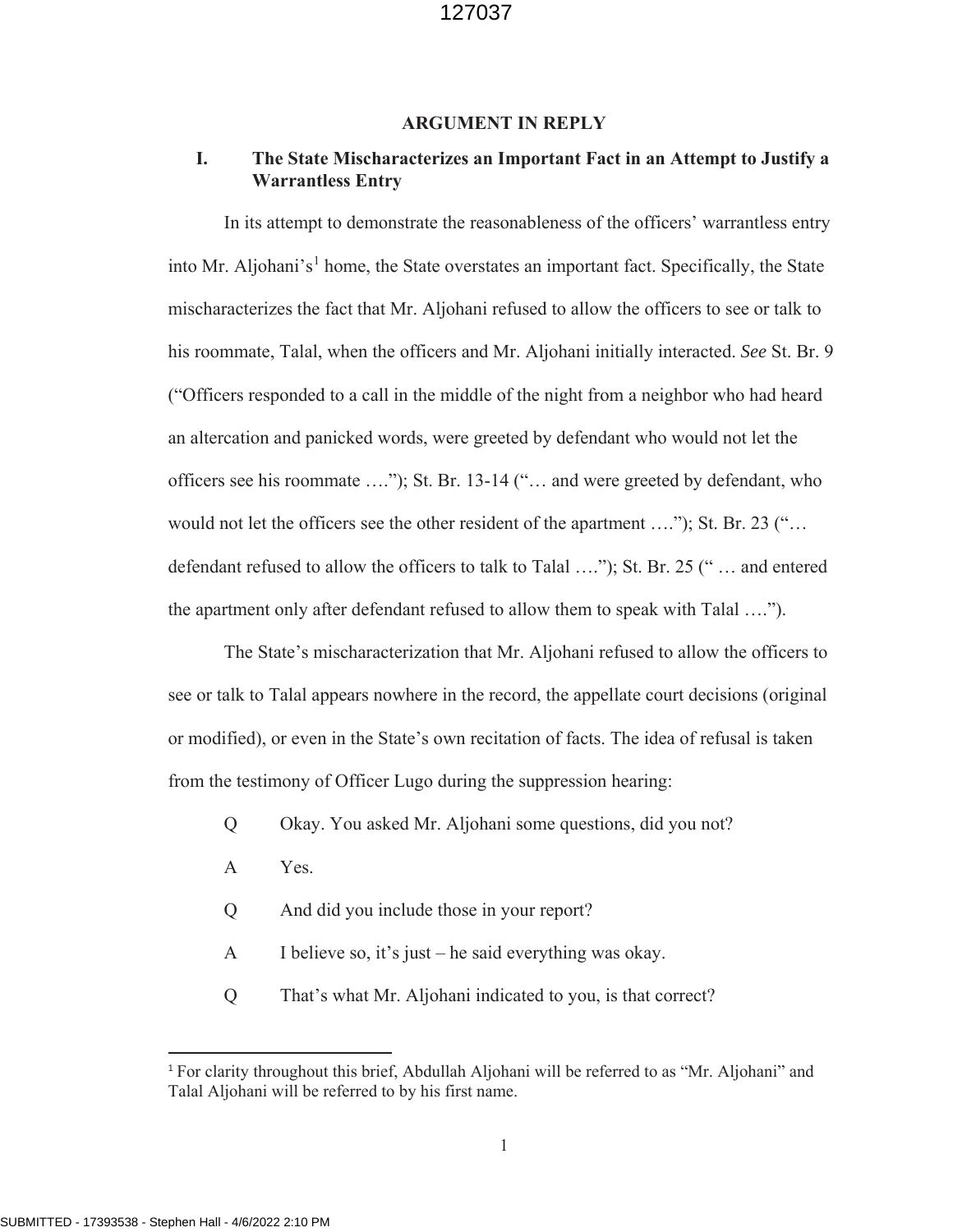- A Yes.
- Q After he told you that everything was okay, did you ask him any other questions or did you leave?
- A We asked if we could speak to his brother.
- Q And did somebody give you information that his brother was in the apartment?
- A No.
- Q And Mr. Aljohani responded to you, correct?
- A Yes.
- Q What was his response to you?
- A That he was sleeping.
- Q And at that point, did you and your partner decide to leave the apartment, the door where you were having a conversation with Mr. Aljohani?
- A Yes.
- Q And did Mr. Aljohani close the door?
- A Yes.

SupR 29-30. At no point did the officers request to enter the apartment and check on Talal. At no time did the officers request that Mr. Aljohani go and wake up Talal so the officers could speak with him. If Mr. Aljohani had refused the officers' requests in either of those scenarios, it would be fair to say that Mr. Aljohani refused to allow officers to see or speak with Talal. But that is simply not what occurred. The State's repetition of this mischaracterization demonstrates how important this fact is to the State's arguments.

Once the officers responded to Mr. Ali's emergency call, they observed very little which would allow them to corroborate the neighbor's allegations. Upon arriving and ascending the stairs to the second floor, Officer Lugo did not hear any wrestling, yelling,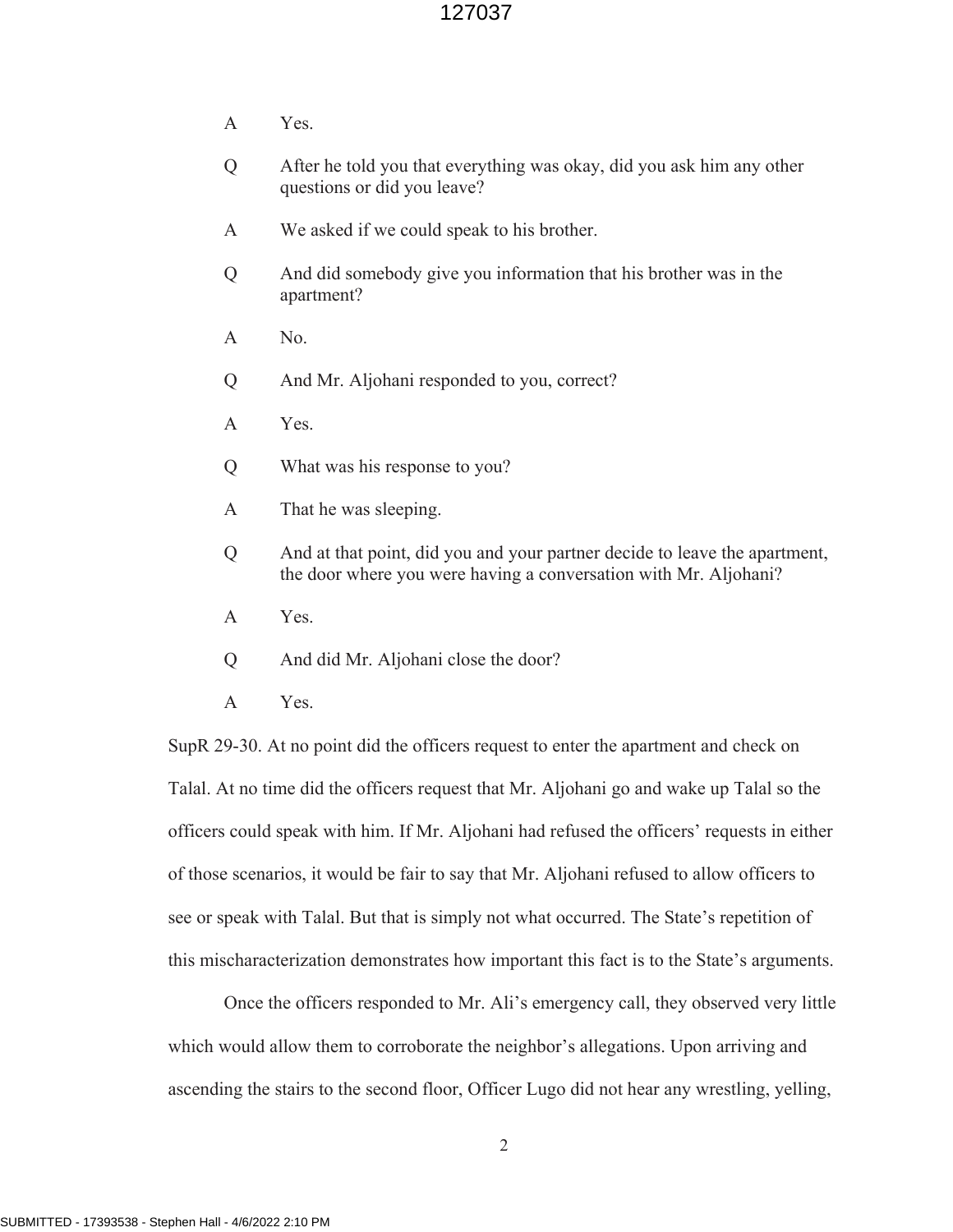or arguing from outside the door. SupR 28. Once the officers returned to the first floor to again talk with Mr. Ali, and then made a second trip upstairs to knock on the door of Mr. Aljohani's apartment, the only additional observation they made was that Mr. Aljohani did not answer the door this second time. SupR 32. Even after the officers left the apartment building and drove to the rear of it, they only additional observations they only noticed the open rear doors.

Thus, the added detail of Mr. Aljohani affirmatively refusing the officers request to speak with or see Talal would have been a substantial additional fact. This additional fact would aid the State in its argument that the warrantless entry was justified.<sup>2</sup> But that is not what happened. This mischaracterizatin must be noted for a full and fair review of this matter in light of the actual facts of the case. When that is done, this Court should find that the warrantless entry of the officers was not reasonable, and the decisions of the lower courts were in error.

#### **II. The Warrantless Entry Was Not Reasonable**

In its responsive brief, the State argues two bases on which this Court may deny Mr. Aljohani's requested relief. First, the State argues that the emergency aid exception applies to the warrantless search of Mr. Aljohani's apartment because the officers "reasonably believed the defendant's roommate may have suffered a serious injury and needed medical attention." St. Br. 9. Second, the State argues that despite the United States Supreme Court's holding in *Caniglia v. Strom*, 141 S. Ct. 1596 (2021), the good

 $\overline{a}$ 

<sup>&</sup>lt;sup>2</sup> This is further demonstrated by the State's argument that the officers' lack of knowledge about Talal made their "entry into the apartment *more* reasonable than if they had already ascertained the status" of those inside the apartment. St. Br. 15-16 (emphasis in original). There is no spectrum in the cited cases of what is more or less reasonable – a warrantless entry is either reasonable or it is not. Here, the entry was not reasonable.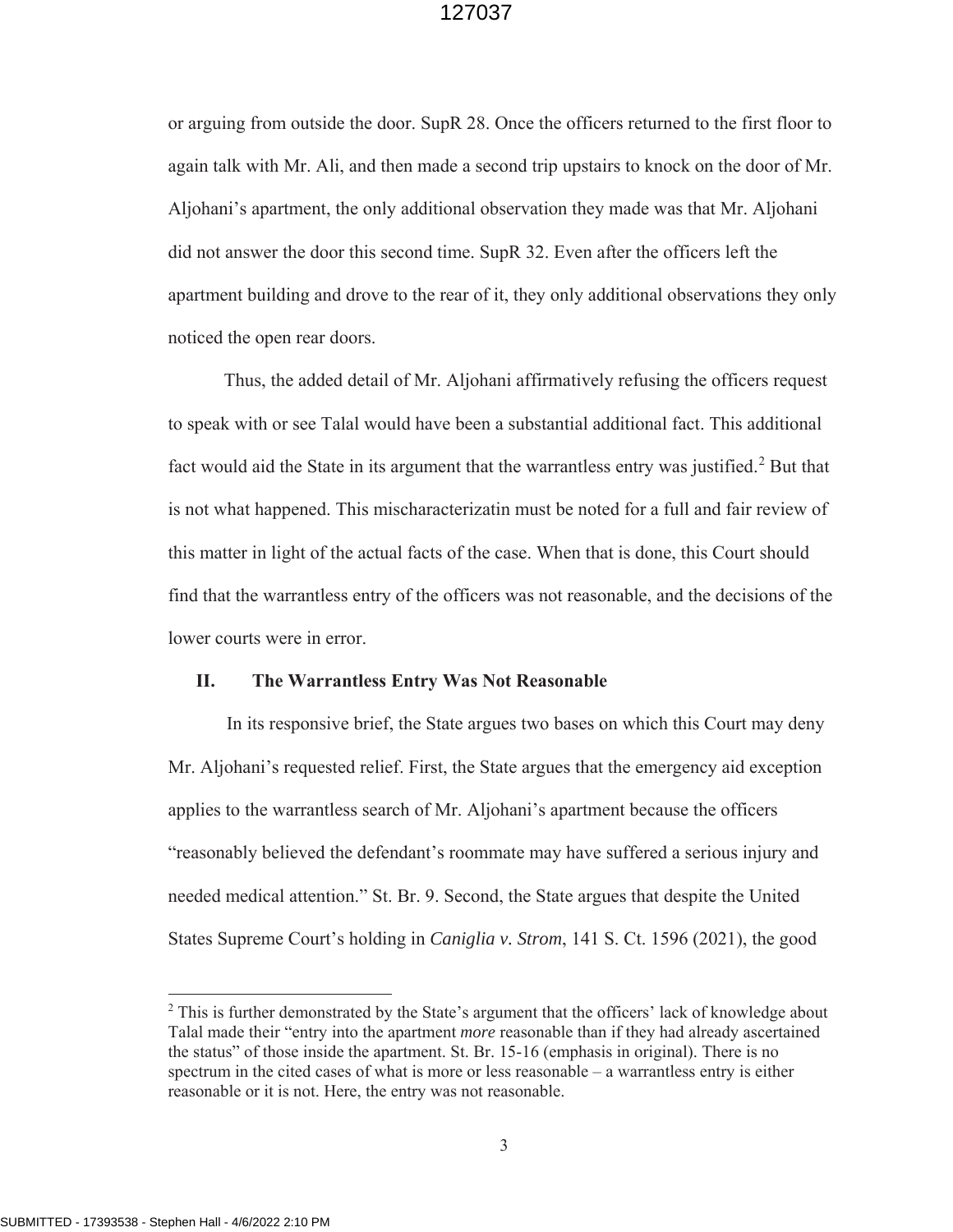faith exception to the exclusionary rule applies because the officers reasonably relied on then-existing precedent allowing their warrantless entry under the community caretaking doctrine. Both arguments fail because the officers' actions were not reasonable and the factual scenario of this case is distinguishable from precedent cited by the State.

#### **a. The emergency aid exception is inapplicable because there was no reasonable belief that someone was in need of immediate aid**

The State argues that the officers' actions and belief of an emergency were reasonable, therefore, their warrantless entry into Mr. Aljohani's apartment is saved by the emergency aid exception to the warrant requirement. But the cases cited by the State in support of its position are clearly distinguishable because in our case, the officers failed to corroborate the allegations of a neighbor.

The State relies in part on *Michigan v. Fisher*, 558 U.S. 45 (2009) for the proposition that officers "do not need ironclad proof of a likely serious, life-threatening injury," sufficient to support use of the emergency aid exception. St. Br. 14-15. There are only two similarities between this case and *Fisher*. Like in this case, the officers in *Fisher* responded to the residence based on a reported disturbance. 558 U.S. at 45. Like in this case, bystanders directed the officers to the scene. *Id*. There end the similarities between the two cases.

Once at the scene of the incident in *Fisher*, the officers "found a household in chaos:

a pickup truck in the driveway with its front smashed, damaged fenceposts along the side of the property, and three broken house windows, the glass still on the ground outside. The officers also noticed blood on the hood of the pickup and on clothes inside of it, as well as on one of the doors to the house … Through a window, the officers could see respondent, Jeremy Fisher, inside the house, screaming and throwing things. The back door was locked, and a couch had been placed to block the front door.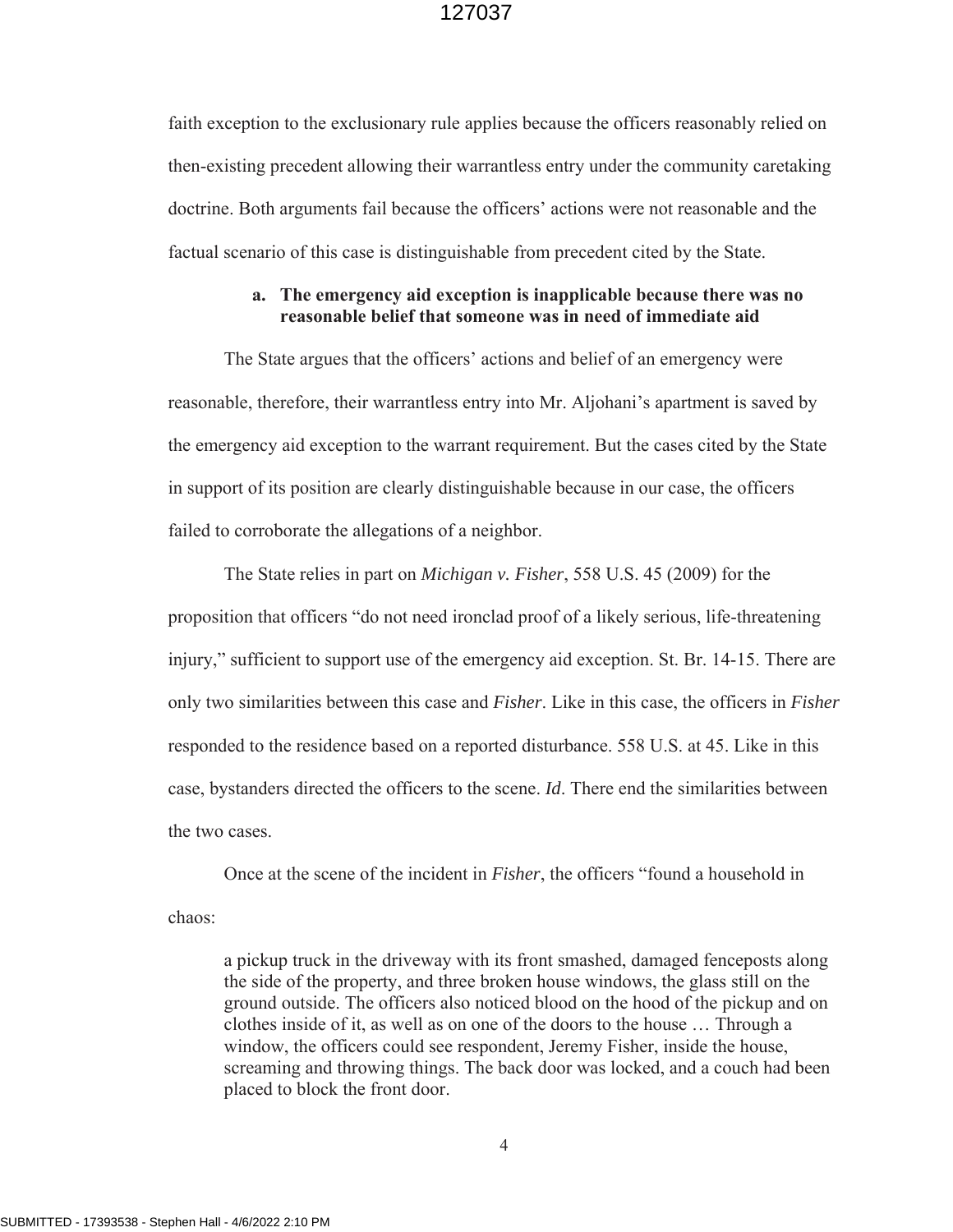558 U.S. at 45-46. The officers could also see that Mr. Fisher had a cut on his hand, he was screaming at officers to go and get a search warrant, and when they attempted to venture into the home, Mr. Fisher pointed a rifle at them. *Id*. at 46.

The Court in *Fisher* found that the officers' actions in entering the home were objectively reasonable under the Fourth Amendment, noting the extensive observations which the officers made prior to entering the home. The court explained that the "role of a peace officer includes preventing violence and restoring order, not simply rendering first aid to casualties." *Fisher*, 558 U.S. at 49, *quoting Brigham City v. Stuart*, 547 U.S. 398, 406 (2006). As such, it was reasonable "to believe that Fisher had hurt himself (albeit nonfatally) and needed treatment that in his rage he was unable to provide, or that Fisher was about to hurt, or had already hurt, someone else." 558 U.S. at 49. The significant difference between *Fisher* and this case is corroboration by observation. The officers in this matter corroborated almost none of Mr. Ali's concerns *before* entering the home. The situation in *Brigham City* shares the same distinguishing factor and the State's reliance on it is similarly misplaced.

In *Brigham City*, officers were called to a report of a loud party at a residence at 3:00 in the morning. 547 U.S. at 400. Upon arriving at the home, the officers heard shouting from inside the home and saw juveniles drinking beer in the backyard. *Id*. From the backyard, the officers were able to see inside the home and observed an altercation taking place in the kitchen. *Id*. at 401. The officers watched as four adults attempted to restrain a juvenile. *Id*. The juvenile eventually broke free, "swung a fist and struck one of the adults in the face," causing the victim to spit blood into a nearby sink. *Id*. The officers continued to observe as the other adults again tried to restrain the juvenile, pushing him

SUBMITTED - 17393538 - Stephen Hall - 4/6/2022 2:10 PM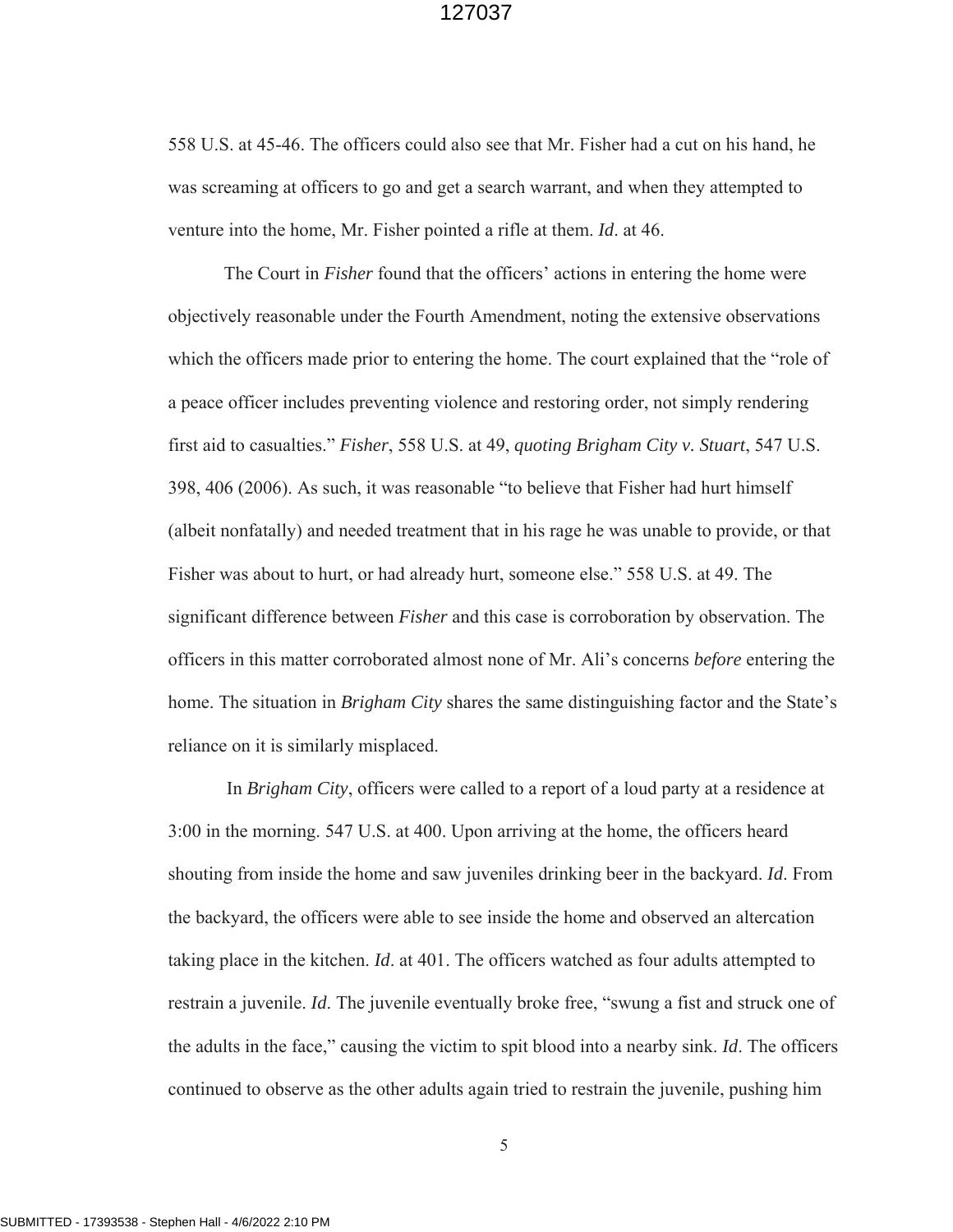against a refrigerator with sufficient force that the refrigerator began to move. *Id*. It was not until this time that the officers entered the residence to end the violence.

The Court in *Brigham City* found the officers' warrantless entry into the home plainly reasonable, finding that they had an "objectively reasonable basis for believing both that the injured adult might need help and that the violence in the kitchen was just beginning." 547 U.S. at 406. The differences between the instant case and *Brigham City* are as clear as the differences between it and *Fisher*. The main distinction, however, is that upon responding to the residence based on a call, the officers corroborated their concerns with their own observations.

Here, Mr. Ali expressed his concern to the responding officers of a possible fight in the upstairs apartment. When the officers went to investigate, Mr. Aljohani opened the door and told them everything was okay. They neither heard nor saw anything which would arouse their suspicions. They left the door to Mr. Aljohani's apartment and went back downstairs. They were able to make two observations which the State argues made reasonable their belief of someone inside being injured: that Mr. Aljohani did not answer the door on the officers' second attempt at contact; and that the rear doors to the apartment building and Mr. Aljohani's apartment were open. These two additional details are a far cry from the type of corroborating evidence which the police gathered in *Fisher* and *Brigham City*. In this case, the officers only had open doors equating to little more than a hunch.

The State essentially confirms that the officers' possessed merely a suspicion when it repeatedly states that Talal *might* have required aid. St. Br. 20 ("…when they obtained additional evidence that Talal might be injured and in need of help …."); St. Br.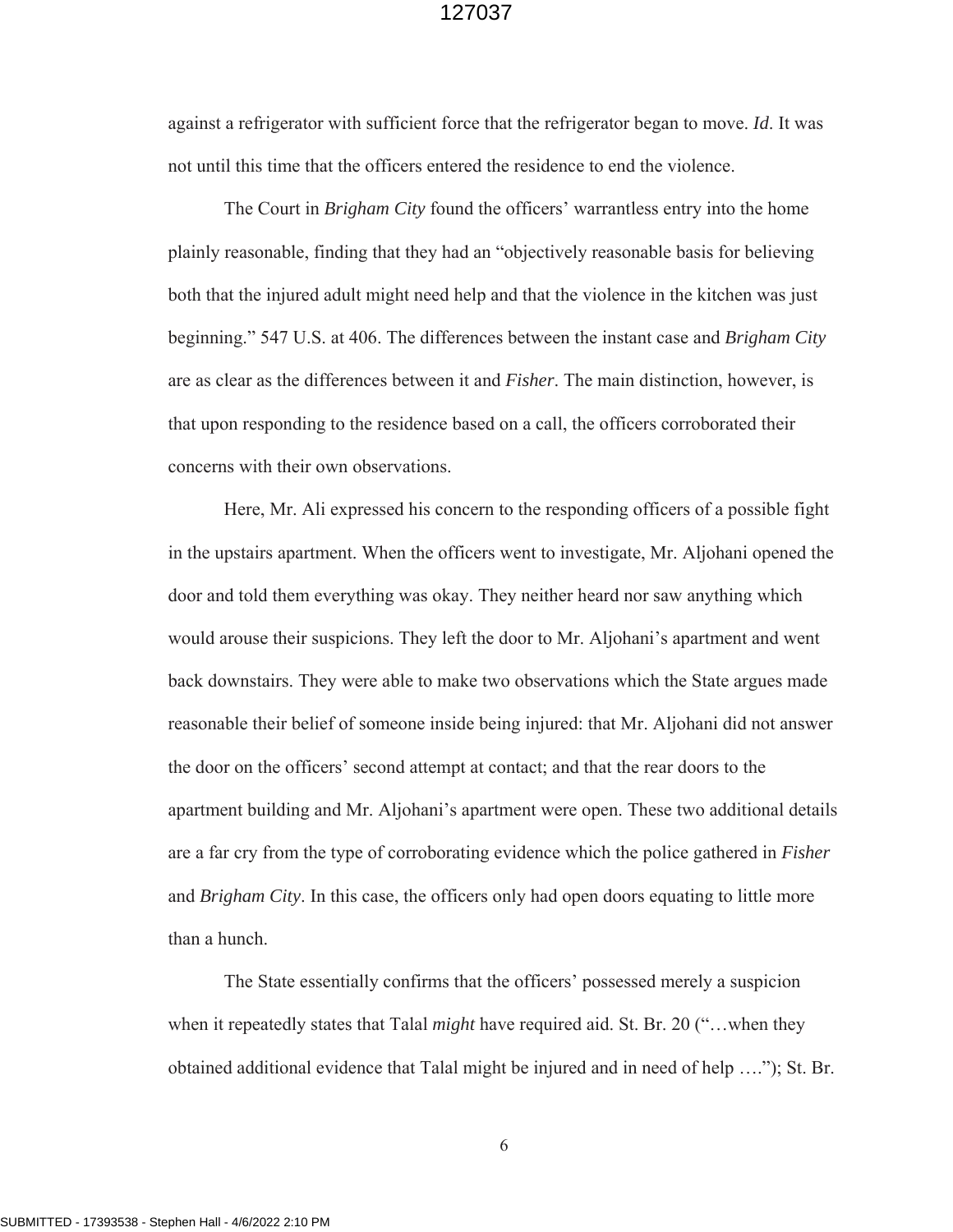26 ("… all reasonably suggesting that someone inside might require immediate aid"). According to this Court's precedent and in line with the United States Supreme Court, a hunch is not enough. *People v. Close*, 238 Ill.3d 497, 518 (2010) ("The Fourth Amendment requires that the police officer articulate something more than an inchoate and unparticularized suspicion or hunch"). Beyond the officer's unparticularized suspicions, the passage of time also weighs against a finding of reasonableness.

The State argues that Mr. Aljohani's discussion of 15-20 minutes passing goes to an inapplicable, subjective factor. While this Court does need to address the conflict among the districts regarding subjective or objective tests, the passage of time in this context is not subjective. Regardless, the State overlooks an important point: the passage of time has been a significant factor for courts in Illinois when applying the emergency aid exception.

In support of its arguments the State cites *People v. Lomax*, 2012 IL App (1st) 103016, and explains that "[m]uch like in *Lomax*, once defendant refused to allow the officers to speak with Talal, they had no means of confirming Talal's safety without entering the apartment." St. Br. 19. As addressed above, Mr. Aljohani never refused to allow the officers to speak with Talal, but more importantly, the court in *Lomax* assessed whether officers had a reasonable belief that an emergency situation existed when officers entered an apartment 2-3 minutes after being called. *Id*. at ¶5. Using the two-part test, the *Lomax* court applied the emergency aid exception in that scenario because there was almost no passage to time. The court also took the opportunity to distinguish the facts of *People v. Feddor*, 355 Ill.App.3d 325 (2005).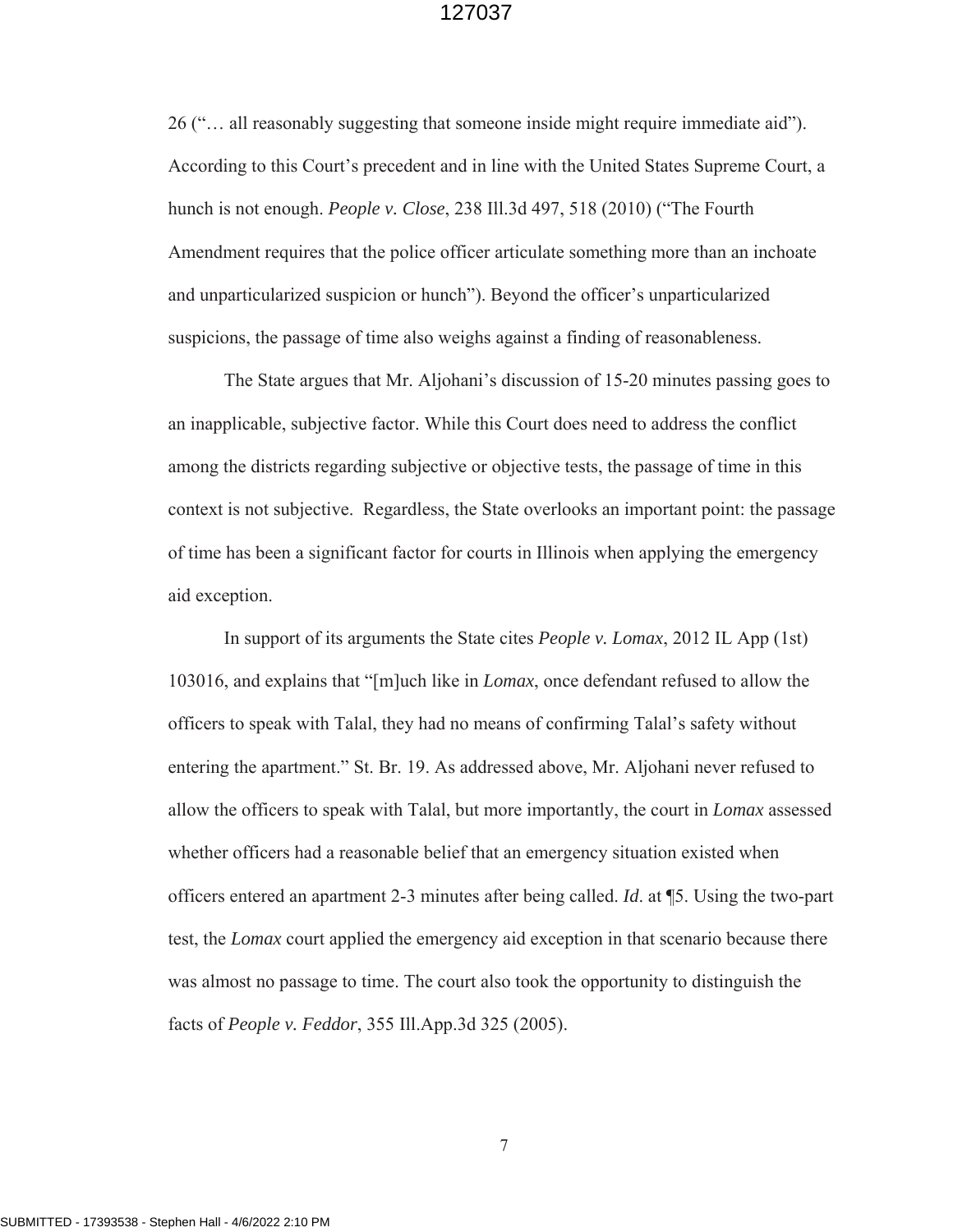As the *Lomax* court explains, application of the emergency aid exception in *Feddor* was not appropriate because "[n]othing would reasonably suggest to the police that the defendant required immediate aid to 'safeguard his [physical] well-being.'" 2012 IL App (1st) 103016, *quoting Feddor*, 355 Ill.App.3d at 327. After responding to the defendant's home, the police waited ten minutes before requesting aid from the fire department. The *Lomax* court explained that the *Feddor* officers' waiting ten minutes before calling for aid "strongly suggests that the police did not believe an emergency situation existed …." 2012 IL App (1st) 103016, ¶ 35; *citing People v. Koester*, 341 Ill.App.3d 870, 875 (2003) ("holding that because the police officers waited for half an hour before entering the defendant's residence, their testimony that they believed an emergency situation existed was placed into doubt"). The *Lomax* court expounded on this concept, noting that "[a]lthough the standard is objective, rather than subjective, the fact that the police waited indicates that the officers did not have a belief, objective or subjective, that they were responding to an emergency situation." 2012 IL App (1st) 103016, ¶ 35. The court in *Lomax* reasoned that, in an emergency situation someone is in need of "immediate aid," thus waiting ten minutes undermines the purpose of the exception because in only ten minutes, the emergency could pass. The same is certainly true here.

Whether objective or subjective, the passing of 15-20 minutes before the officers entered Mr. Aljohani's apartment undermines the purpose of the emergency aid exception. The passage of 15-20 minutes also serves to cast doubt on whether the officers' believed that an emergency was at hand which would justify their warrantless entry. For all of these reasons, the emergency aid exception does not apply to this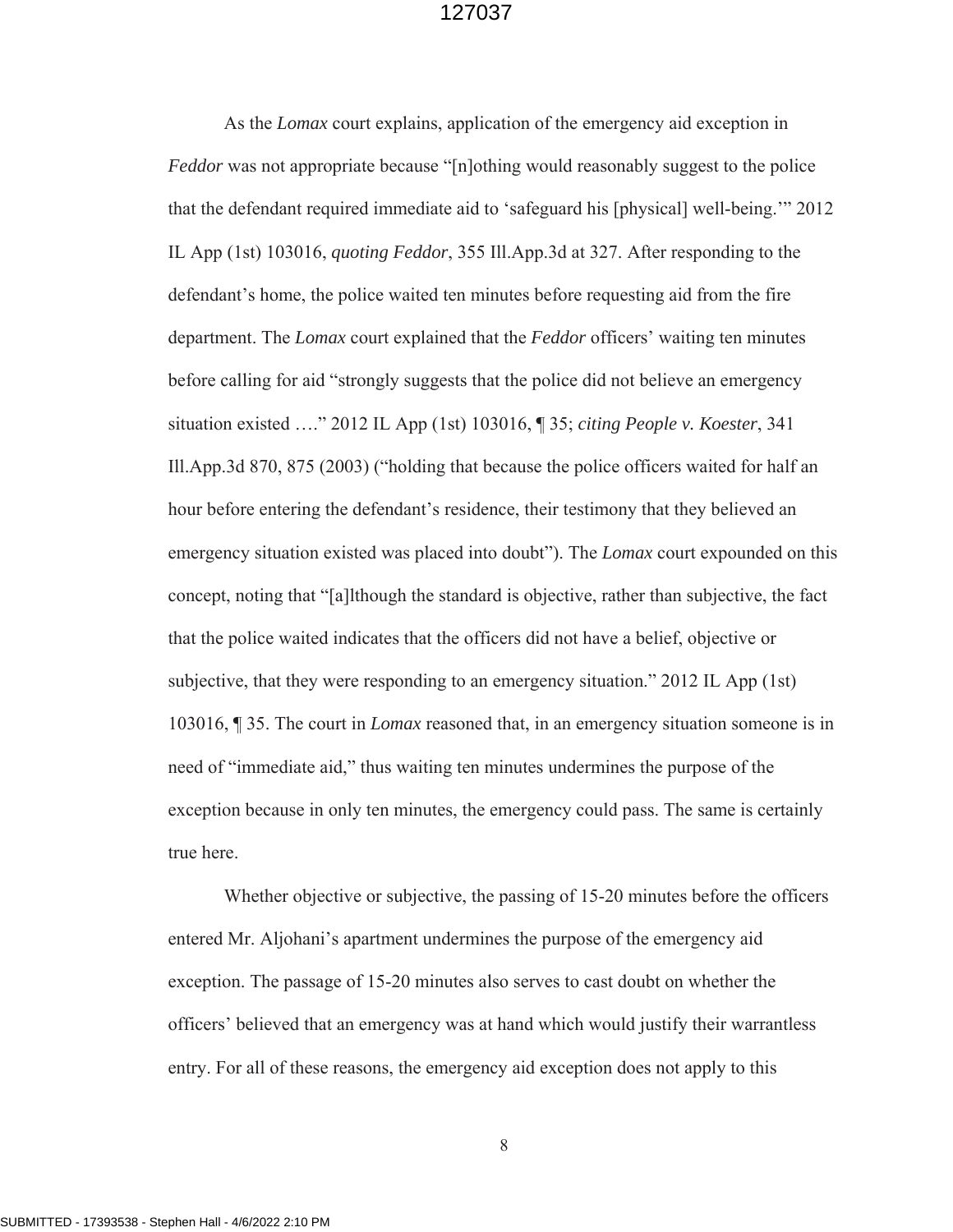situation and there was not a reasonable belief that someone was in need of immediate aid.

#### **b. Even under then-controlling precedent, the officers' warrantless entry was not reasonable**

The parties appear to agree that the United States Supreme Court's decision in *Caniglia v. Strom*, holds that there is no freestanding community caretaking exception which allows officers to enter a home. Despite this, the State argues that the actions of the officers were acceptable because, "at the time of the officers' entry, Illinois courts had unanimously held that the community caretaking doctrine *did* apply to homes." St. Br. 24 (emphasis in original). While there was binding precedent in place at the time of the officers' entry into Mr. Aljohani's apartment, the officers' belief that the precedent applied to their situation was incorrect and their application of the community caretaking doctrine was not reasonable.

The State argues that is position is supported by *People v. Hand*, 408 Ill.App.3d 695 (1st Dist. 2011), but for a variety of reasons *Hand* is readily distinguishable from the instant matter. First, the complainant in *Hand* was the husband of the woman inside their home with their children. The complainant requested that the officers accompany him to their shared apartment so he could retrieve belongings and check on the welfare of his children. *Id*. at 696, 699. When the officers knocked and announced their presence, the wife would not answer the door. The husband provided a key to the apartment and the officers used it to open the door. The wife actively tried to hold the door shut and eventually swung a baseball bat at the officers when they tried to enter. These actions could reasonably be considered "refusal" to allow entry into the home.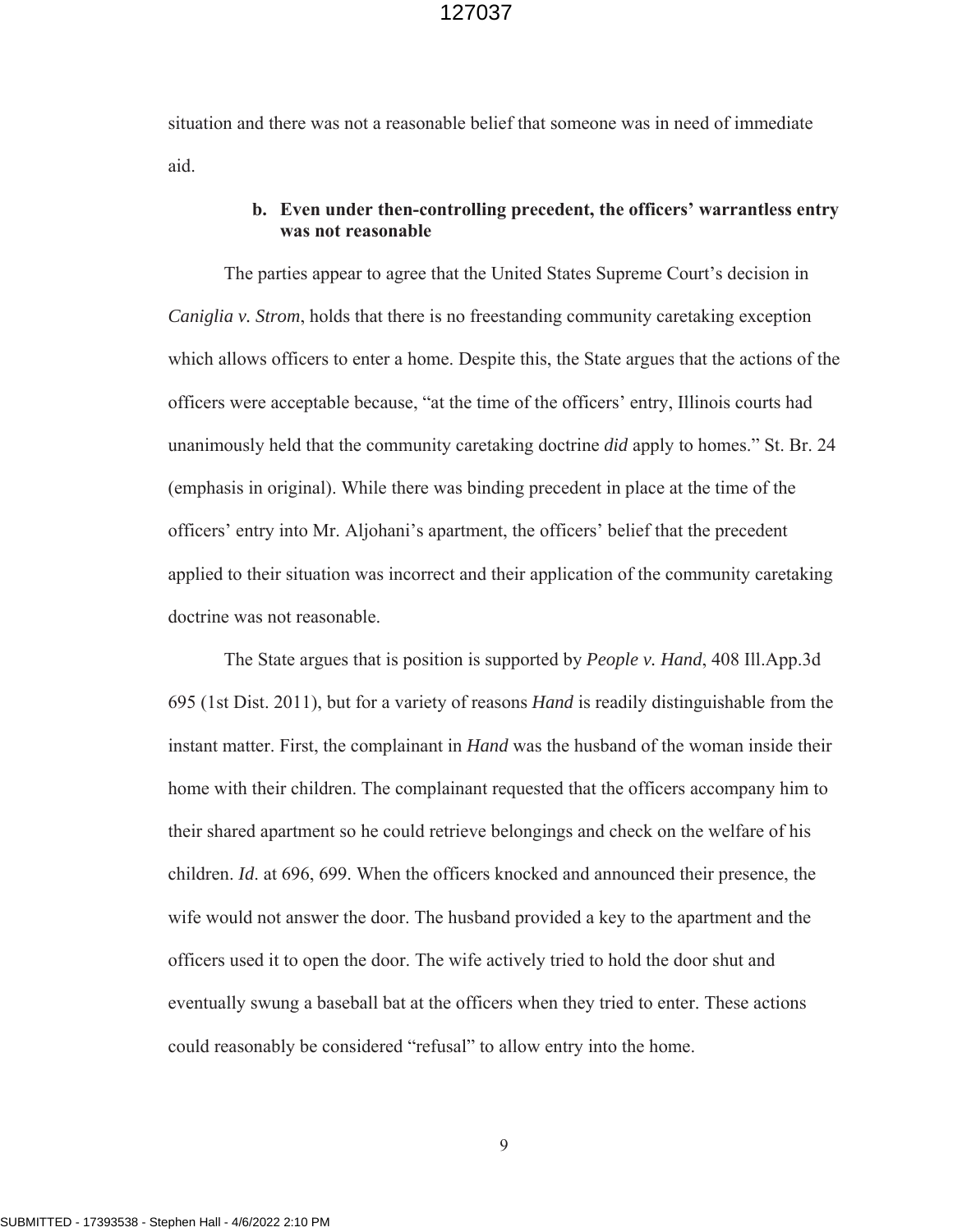Importantly in *Hand*, the officers were looking into the welfare of the children and their conduct was totally divorced from the investigation of a crime. 408 Ill.App.3d at 703. Here, the officers were responding to a call of a battery in progress and were investigating that potential crime. There is nothing in the record to suggest that the officers' concern was for the well-being of Talal or that their entry into the apartment was based on something other than the investigation of a crime. Indeed, the State asserts that the officers' investigation never ended: "… throughout this time the officers' investigation was ongoing, and they discovered additional evidence of an emergency …." St. Br. 19 (discussing application of the emergency aid exception). If the officers responded to and investigated a call for a battery in progress and their investigation was ongoing, then their entry into the apartment necessarily was not divorced from the investigation of a crime.

The State also briefly cites *Woods* for the proposition that "[t]he relevant inquiry … [is] whether the entry was a reasonable response to concerns about the well-being of those in the apartment." St. Br. 24, *citing Woods*, 2019 IL App (5th) 180336, ¶ 34. Like *Hand*, the facts and analysis in *Woods* are clearly distinguishable from the case at issue.

In *Woods*, the officers responded to a call from a neighbor that the defendant left her infant at home, unattended. 2019 IL App (5th) 180336, ¶ 33. Officers responded and were able to confirm the neighbor's concerns by peering through the defendant's windows. When the officers looked, they saw that there was, in fact, an unattended infant in a rear bedroom. *Id*. at ¶¶ 10-12. Similar to *Fisher* and *Brigham City*, the officers responded to a complaint and used their own observations to corroborate the information they received from witnesses and complainants. There was no such corroboration here.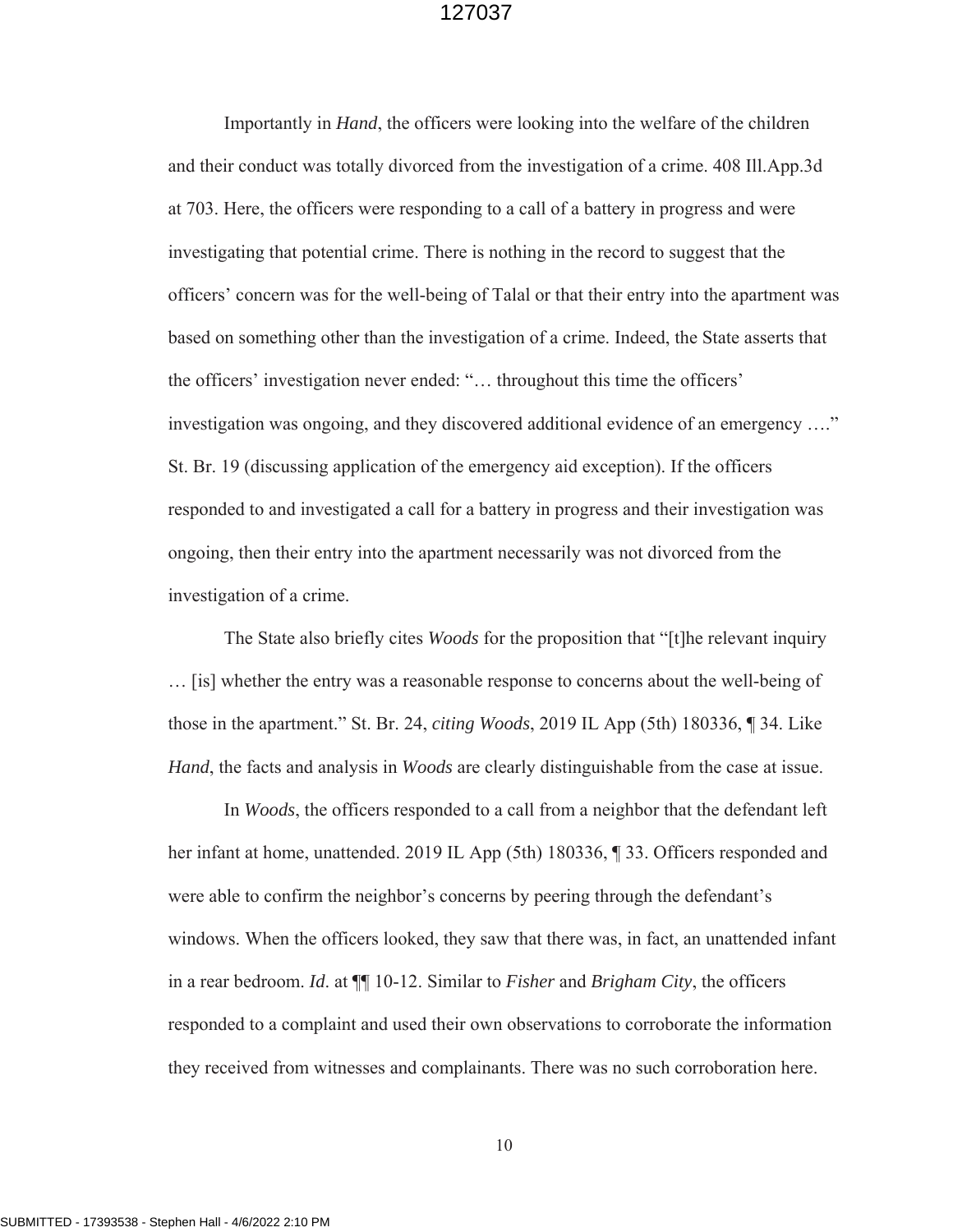The officers had a hunch, acted on that hunch, and then entered Mr. Aljohani's home without a warrant. Without any corroboration there cannot a reasonable belief or application of the community caretaking doctrine even under pre-*Caniglia* precedent in Illinois.

#### **III. The State Waived its Forfeiture Argument**

In the appellate court and before this Court, Mr. Aljohani asserts that even if the officers' warrantless entry was supported by the emergency aid exception, exigency dissipated once the officers discovered Talal. At that point, the officers should have ceased their search and investigation, secured the scene, and obtained a warrant. The State takes exception to this argument, believing that it has been forfeited. Specifically, the State claims that "defendant forfeited this argument by not raising it in the trial court at the suppression hearing" and that it was further forfeited by failing to offer sufficient argument and authority. As to the first allegation of forfeiture, the State waived this argument.

Here, the State raises its forfeiture argument for the first time in its responsive brief before this Court. St. Br. 26. Forfeiture arguments are "in the nature of an affirmative defense that the State may either raise, waive, or forfeit …" *People v. Beachem*, 229 Ill.2d 237, 255 n.2 (2008), *quoting People v. Blair*, 215 Ill.2d 427, 442 (2005); *People v. Stivers*, 338 Ill.App.3d 262, 264 (2003); *People v. Williams*, 193 Ill.2d 306, 347-48 (2000) ("The rules of waiver are applicable to the State as well as the defendant in criminal proceedings, and the State may waive an argument that the defendant waived an issue by failing to argue waiver in a timely manner").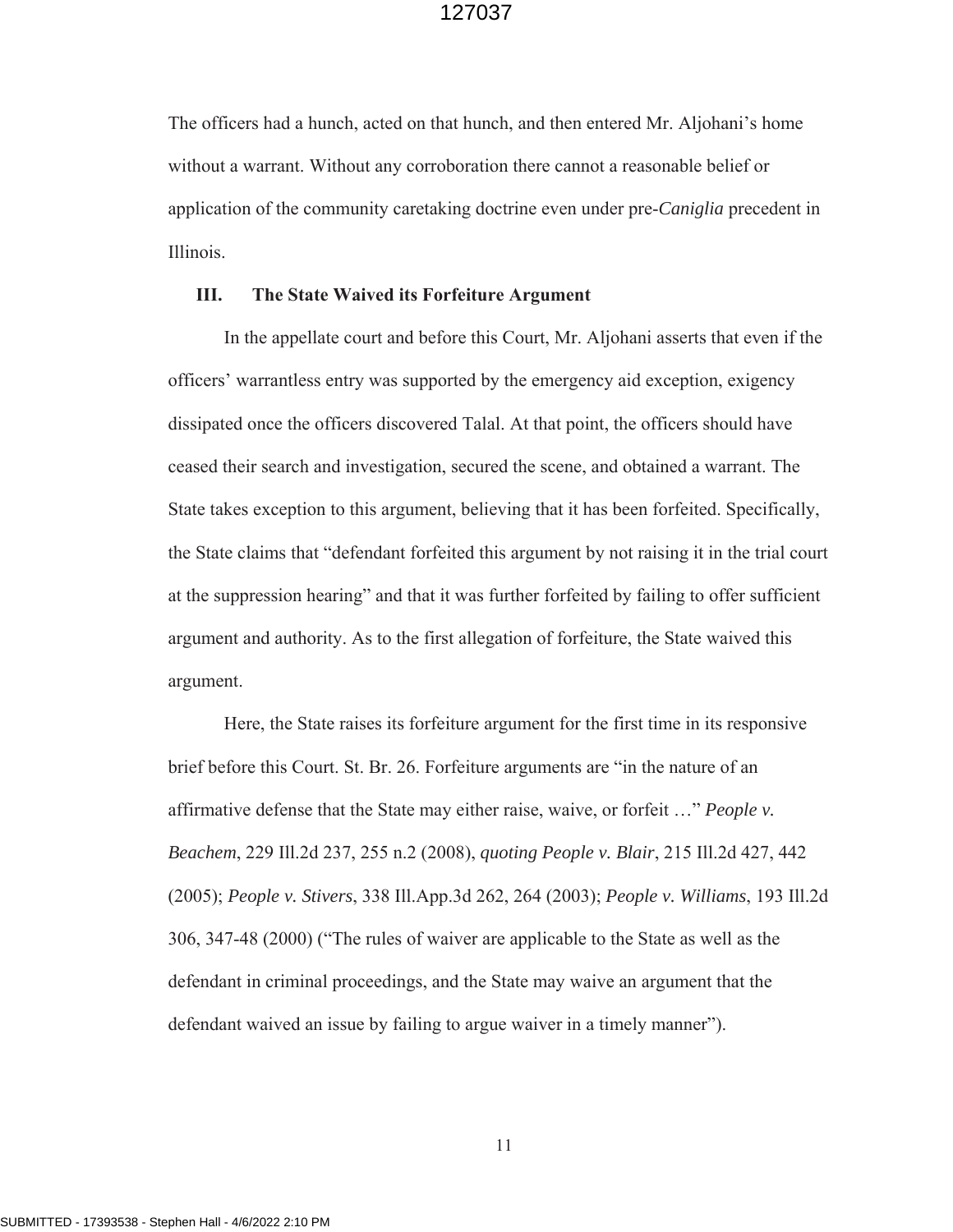Rather than assert its affirmative defense of forfeiture before the appellate court, the State chose to substantively argue the matter. Addressing the argument that the officers should have obtained a warrant after discovering Talal's body, the State argued at the appellate court that upon entering Mr. Aljohani's apartment, "[i]t was clear a crime, in fact a violent crime had been committed, and the officers had every right to search that apartment." St. App. Br. 23. The State further offered argument to distinguish the instant case from that of *People v. Mikrut*, 371 Ill.App.3d 1148 (2007). In so many words, the State waived any argument of forfeiture on this point by failing to raise it and by addressing the substance of Mr. Aljohani's assertions.

As to the second allegation of forfeiture, the State argues that Mr. Aljohani forfeited his argument before this Court "by failing to provide sufficient argument and citation to authority" citing Illinois Supreme Court Rule 341(h)(7). St. Br. 28. Illinois Supreme Court Rule 341 addresses the required form of briefs and does not provide an explanation of what constitutes "sufficient argument and citation to authority." The State concedes, as they must, that Mr. Aljohani cited precedent in support of his position. Def. Br. 35, *citing People v. Kulpin*, 2021 IL App (2d) 180696, ¶ 29. That the cited precedent does not address Mr. Aljohani's argument to the satisfaction of the State is not a basis for forfeiture of the argument, and Mr. Aljohani respectfully requests that this Court consider the matter.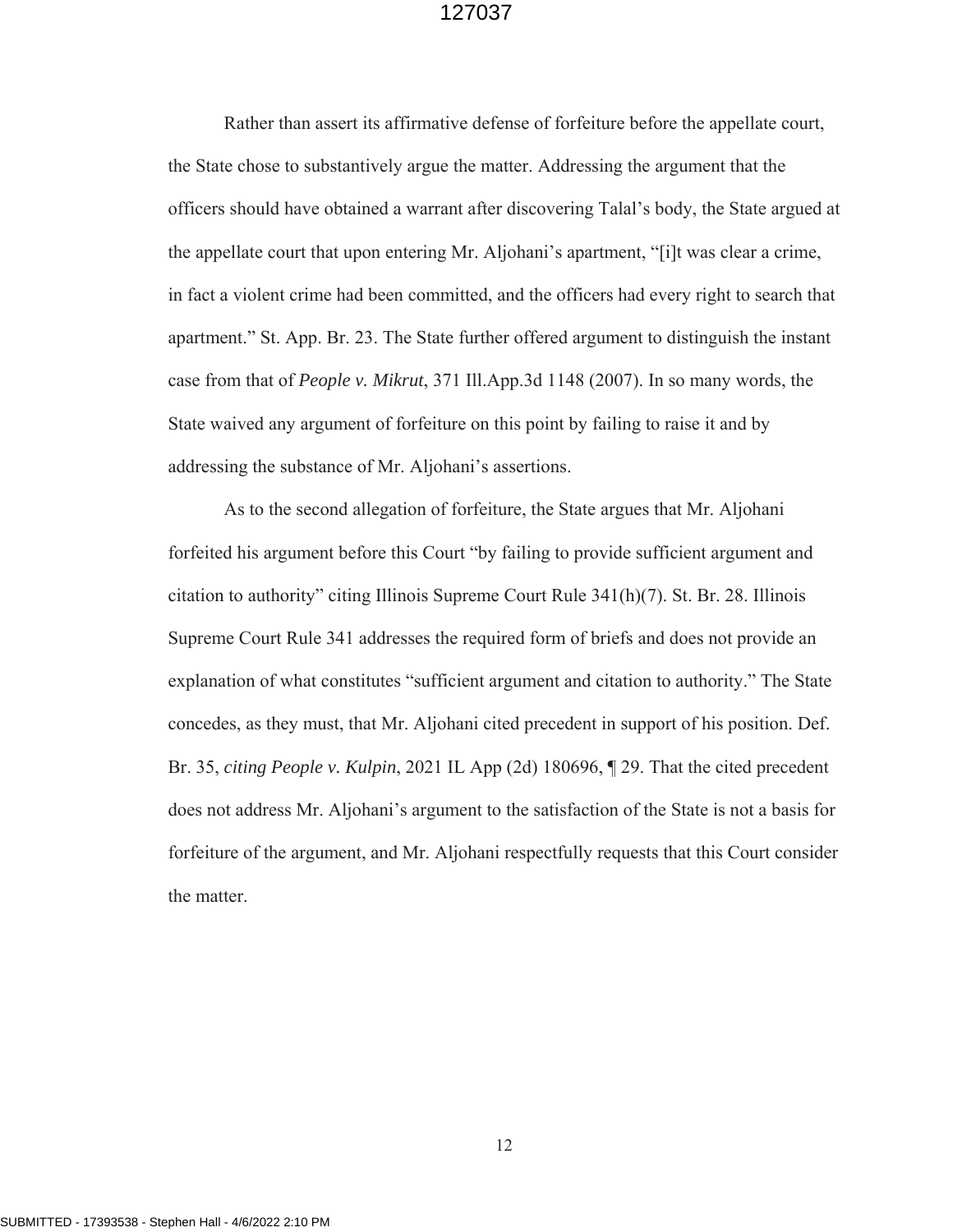#### **CONCLUSION**

WHEREFORE, Defendant-Appellant respectfully requests that this Court reverse the decisions of the trial and appellate courts, remand with instructions, and provide such further relief as is just.

Dated: April 6, 2022.

Respectfully submitted,

Stephen F. Hall

 $\frac{\sqrt{s}}{\text{Stephen F. Hall}}$  /s/ Julian S. Crozier n F. Hall /s/ Julian S. Crozier Julian S. Crozier

Stephen Francis Hall The Law Office of Stephen F. Hall 53 West Jackson Blvd., Suite 1424 Chicago, Illinois 60604 312.858.4400 stephen@sfhall.com

Julian Sanchez Crozier Ciesielski, Soukaras, & Crozier Law 1115 N. Ashland Ave., Chicago, Illinois 60622 312.600.6001 julian@justresultslaw.com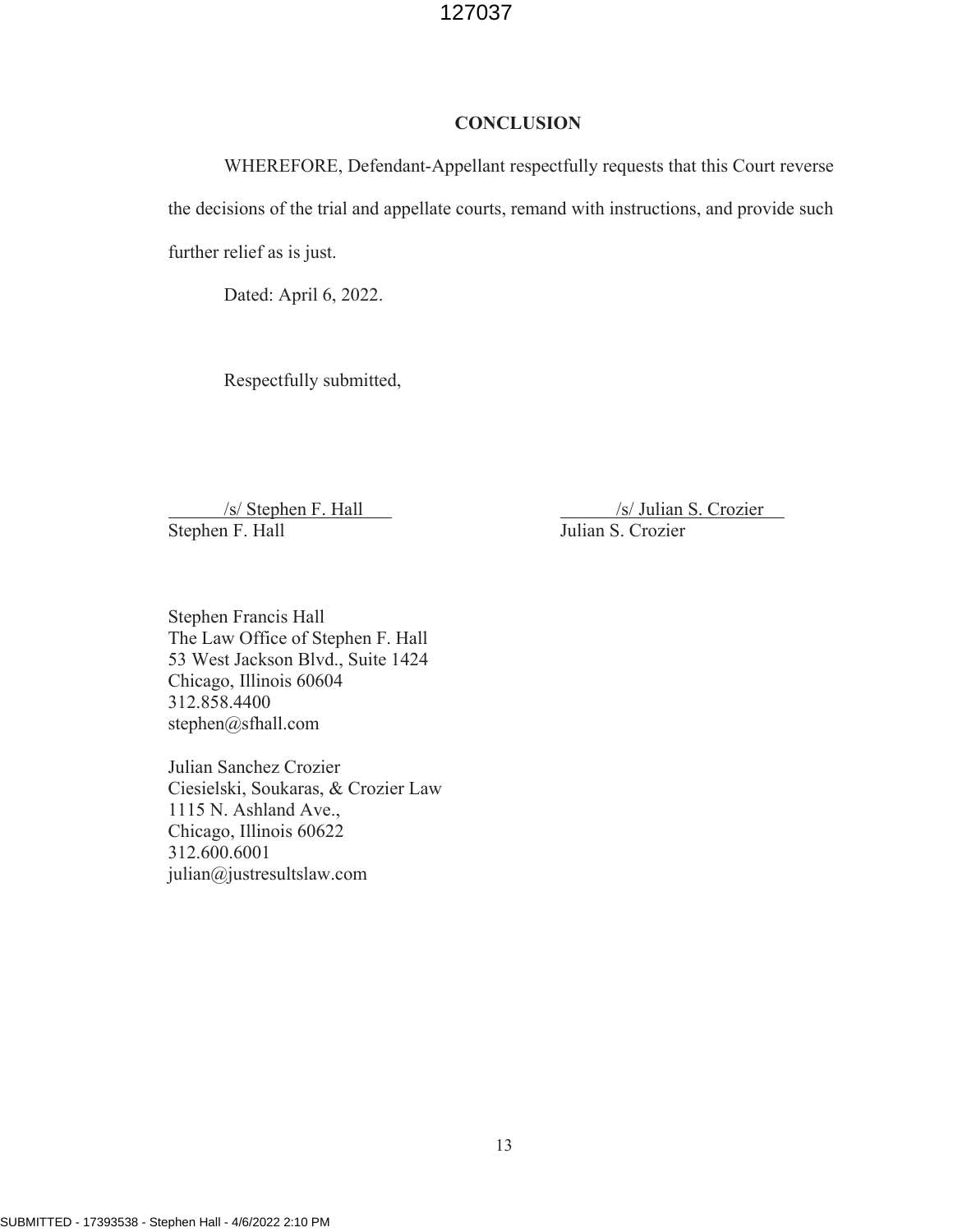#### **CERTIFICATE OF COMPLIANCE**

I certify that this brief conforms to the requirements of Illinois Supreme Court Rules 341(a) and (b). The length of this brief, excluding the pages containing the Rule 341(d) cover, the Rule 341(h)(1) table of contents and statement of points and authorities, the Rule 341(c) certificate of compliance, the certificate of service, and those matters to be appended to the brief under Rule 342(a) is 13 pages.

> /s/ Stephen F. Hall Stephen F. Hall

Stephen F. Hall Law Office of Stephen F. Hall 53 W. Jackson Blvd., Suite 1424 Chicago, Illinois 60605 stephen@sfhall.com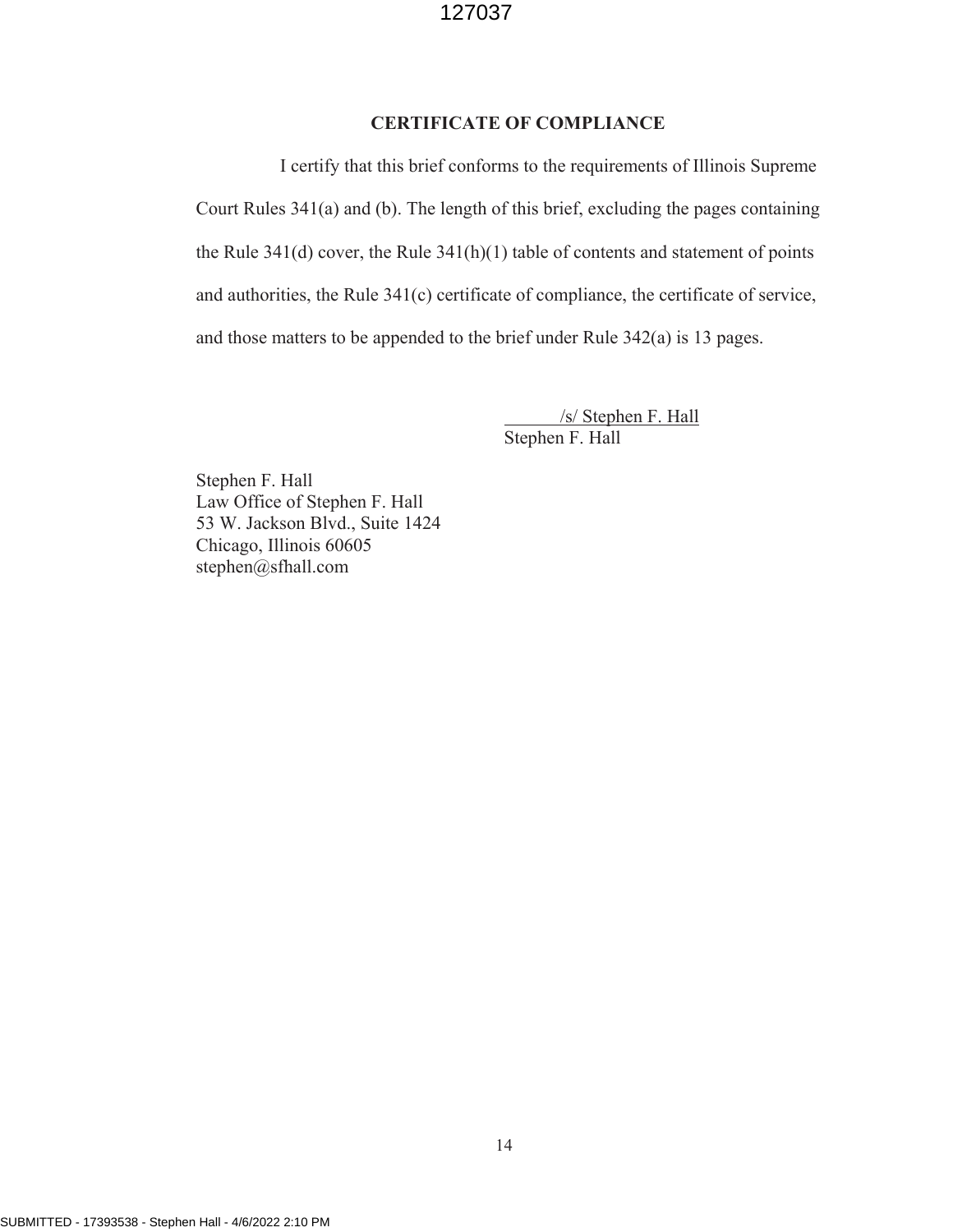#### **NO. 127037**

#### **IN THE SUPREME COURT OF ILLINOIS**

## **PEOPLE OF THE STATE OF ILLINOIS, Example 1** Appeal from the Appellate Court ) of Illinois, First District, Plaintiff-Appellee,  $\overline{) \quad}$  No. 1-19-0692 ) ) There on Appeal from the Circuit v.  $\qquad \qquad$  ) Court of the First Judicial Circuit, ) Cook County, Illinois ) No. 15 CR 6105 **ABDULLAH ALJOHANI,** ) ) The Honorable Defendant-Appellant. ) Timothy J. Joyce, ) Judge Presiding. **\_\_\_\_\_\_\_\_\_\_\_\_\_\_\_\_\_\_\_\_\_\_\_\_\_\_\_\_\_\_\_\_\_\_\_\_\_\_\_\_\_\_\_\_\_\_\_\_\_\_\_**

#### **NOTICE OF FILING AND PROOF OF SERVICE**

TO: The Honorable Chief Justice and the Honorable Justices of the Illinois Supreme Court

PLEASE TAKE NOTICE that on April 6, 2022, I caused to be filed with the Clerk of the Supreme Court of Illinois, by use of the Court's e-filing system, the foregoing Reply Brief of Defendant-Appellant Abdullah Aljohani in the aboveentitled cause.

I further caused the foregoing to be served on the persons entitled thereto and named below by United States mail on April 6, 2022.

Kimberly Foxx Hon. Kwame Raoul State's Attorney of Cook County Illinois Attorney General Criminal Appeals Division Criminal Appeals Division Chicago, Illinois 60602 Chicago, Illinois 60601

309 Richard J. Daley Center 100 West Randolph Street, 12<sup>th</sup> Floor

/s/ Stephen F. Hall Stephen F. Hall

#### **Law Office of Stephen F. Hall**

53 West Jackson Blvd., Suite 1424 Chicago, Illinois 60604 312.858.4400/ stephen@sfhall.com